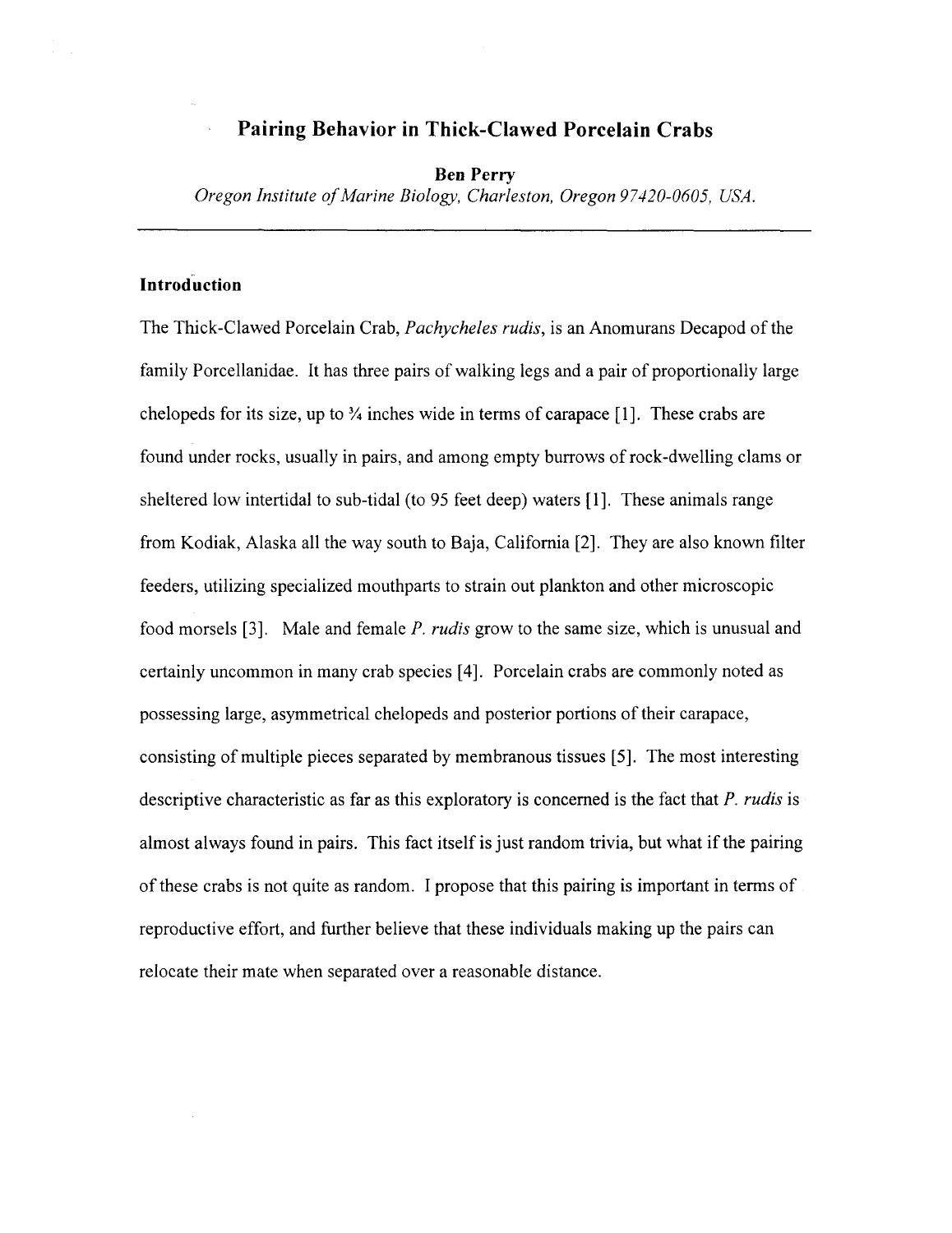## **Methods**

All 11 specimens examined were collected from Coos County, Oregon. They were collected at several locations to minimize local variables that were out of experimental control. In addition, the specimens were all of similar size, allowing the elimination of another variable in effective individual recognition. Each crab was marked with an easily identifiable coat and pattern of nail polish on their carapace. Multiple colors were also utilized to make the identification process much simpler. The crabs were then set up in a large open Tupperware container, able to accommodate 15-20 rocks of different sizes, textures, and mineral compositions, taken from the environments the crabs were found in. The rocks were laid out in the container to maximize environmental variability factors, including rocky surfaces out of contact with water, sheltered crevices, rock-nestled clam holes, and flat surfaces among others. The container was filled halfway with seawater to allow some rocks to break the water surface, and an air stone was added to the experimental environment. The container did not have holes in the side, so a water hose was not left in the container to circulate water. Instead, the water was changed at least every 24 hours during the entire course of the experiment. Each initial pair of P. **rudis**  collected was then separated on opposite sides of the container, with the rocks creating multiple barriers to both visual identification and chemical cue transmission. Observations were then noted at 30-minute intervals in blocks of no less than 3 hours over the course of 3 days. The crabs were relocated back to opposing sides of the container after each observation.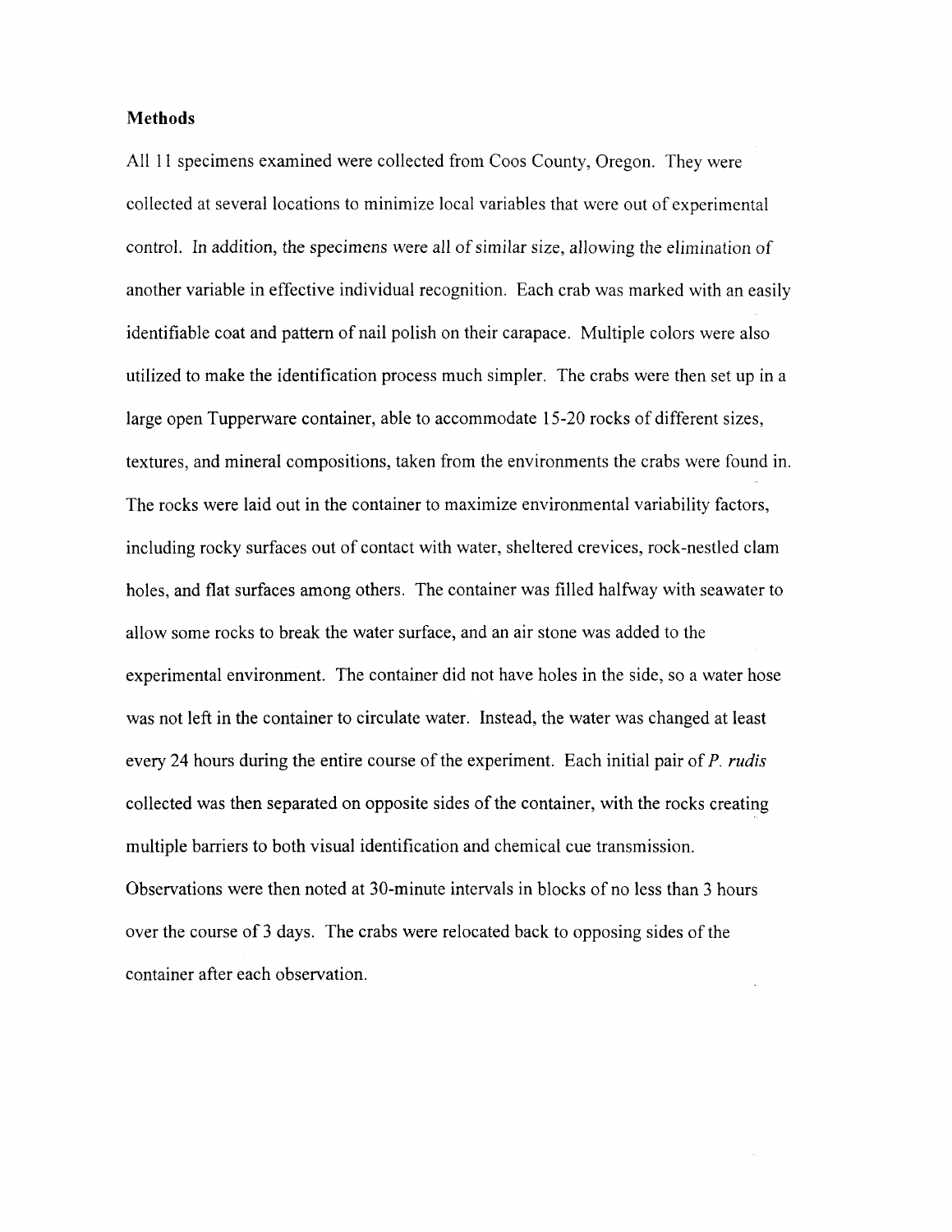## Results

There were 20 different trials of pairing behavior observed over the course of 3 days. The complete results can be found within the table in the appendix. Of 100 possible pairing opportunities of the more than 200 individual observations made, the crabs were found to be in pairs 78% of the time. The selected P. *rudis* were also identified as being part of the initially noted pairs  $39\%$  of the time. The  $11<sup>th</sup>$  crab included in the trials made a complete pairing off of all included test subjects impossible. After the third day's worth of testing periods, one of the test subjects was found dead, and further testing was discontinued.

## Discussion

The results strongly suggest that P. *rudis* strongly prefers the paired dynamic when choosing a living situation. Almost 80% of the time, the crabs were found to be part of a pair, in contact or within 5 cm of another crab. This is strong evidence, supported by many of the consulted reference materials, that these crabs are behaviorally adapted to this living situation. Of these paired crabs, half of them chose their initial partner, the one they were found with and captured with in the field. This suggests that P. *rudis* very well might have a method for distinguishing individuals apart from one another. The exploratory methods did not allow for determination of how exactly P. *rudis*  accomplishes this identification. There is a strong chance that there are visual as well as chemical cues that allow for individual identification among these Thick-Clawed Porcelain Crabs. Further exploration is needed to determine which of these methods are used, or if both are, how exactly they are utilized in conjunction with one another. There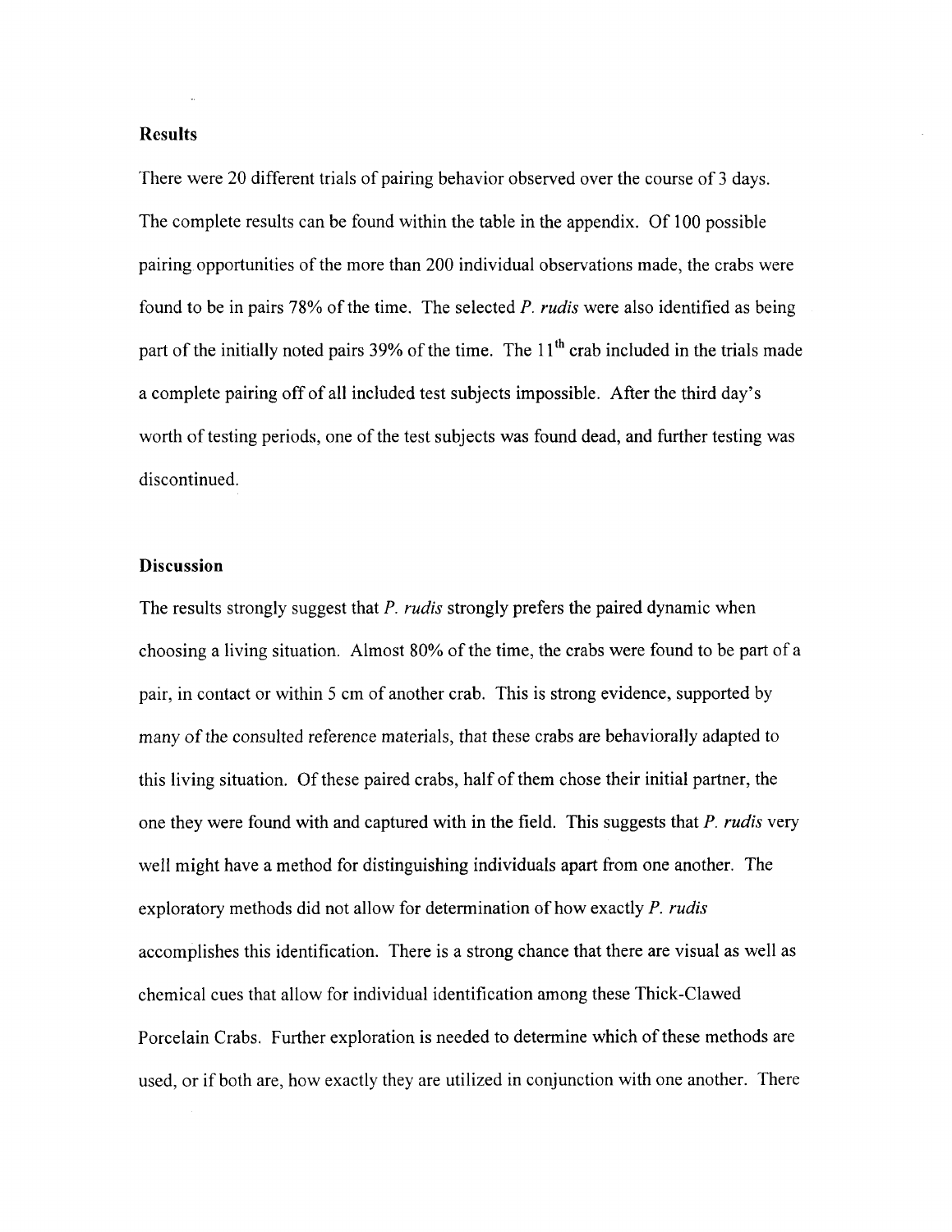is also a chance that the results may have been influenced by unintentional experimental error. During the course of experimental observation, 9 of the 11 crabs lost their distinguishing nail polish marks. Before painting, however, individual features and unique characteristics were noted about each crab, as a preventative measure in case the primary identification markers were lost. There is a chance that some crabs may have been misidentified by human error, but I believe that chance is fairly remote as most of the crabs had strong identifying characteristics including, but not limited to, marks on chelopeds, missing walking legs, missing chelopeds, scars on the dorsal surface of the carapace, and tiny barnacles encrusted on the carapace and legs. While the results are by no means conclusive and definitive proof that *Pachycheles rudis* can identify its mate within its environment, even when separated, that assertion is supported substantially by this work. It would be beneficial to test this theory with a much increased sample size out in a more controlled region of open water that can be easily observed over time, and that would be the logical next step for this hypothesis.

#### **Keferences**

- I. Sept, J. Duane. The Beachcomber's Guide to Seashore Life in the Pacific Northwest. Madeira Park, BC, Canada: Harbour Publishing, 1999.
- 2. Lamb, Andy, and Bernard P. Hanby. Marine Life of the Pacific Northwest: A Photographic Encyclopedia of Invertebrates, Seaweeds and Selected Fishes. Madeira Park, BC, Canada: Harbour Publishing, 2005.
- 3. MacGinitie, G.E.. "Notes on the Natural History of Several Marine Crustacea." American Midland Naturalist 18. 1031-1037.
- 4. Jensen, Gregory. Pacific Coast Crabs and Shrimps. Monterery, CA: Inter Print, 1995.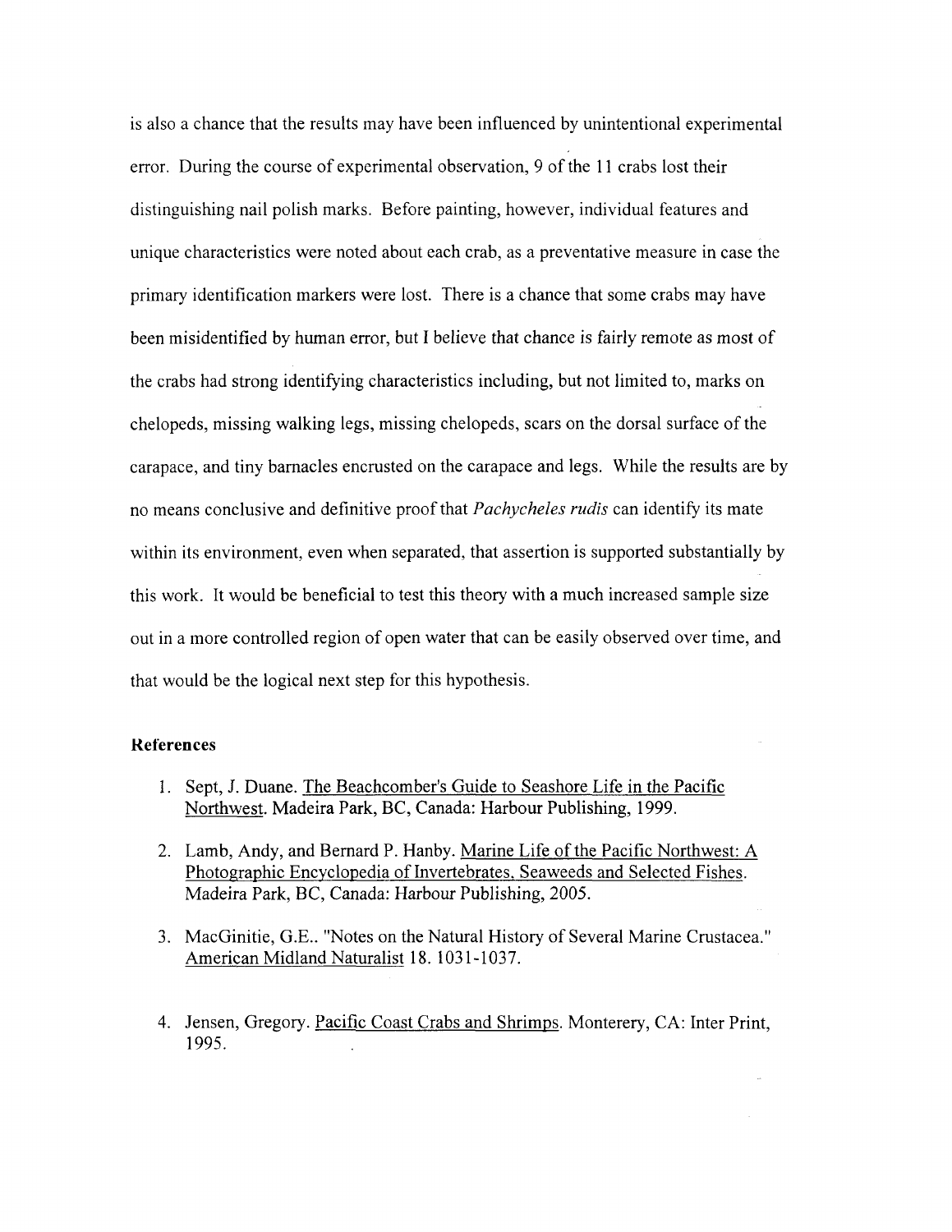**5.** Rodriguez, IT, G Hernandez, I Magan, JA Bolanos, DL Felder. "Larval Development of Pachycheles Serratus Under Laboratory Conditions With Notes on the Larvae of the Genus." Journal of Crustacean Biology 24(2004): 291-308.

 $\sim 10^{11}$  km  $^{-1}$ 

 $\sim$ 

 $\mathcal{L}_{\rm{eff}}$ 

 $\sim 10^{-11}$ 

 $\hat{\mathcal{L}}_{\text{max}}$ 

 $\sim 10^6$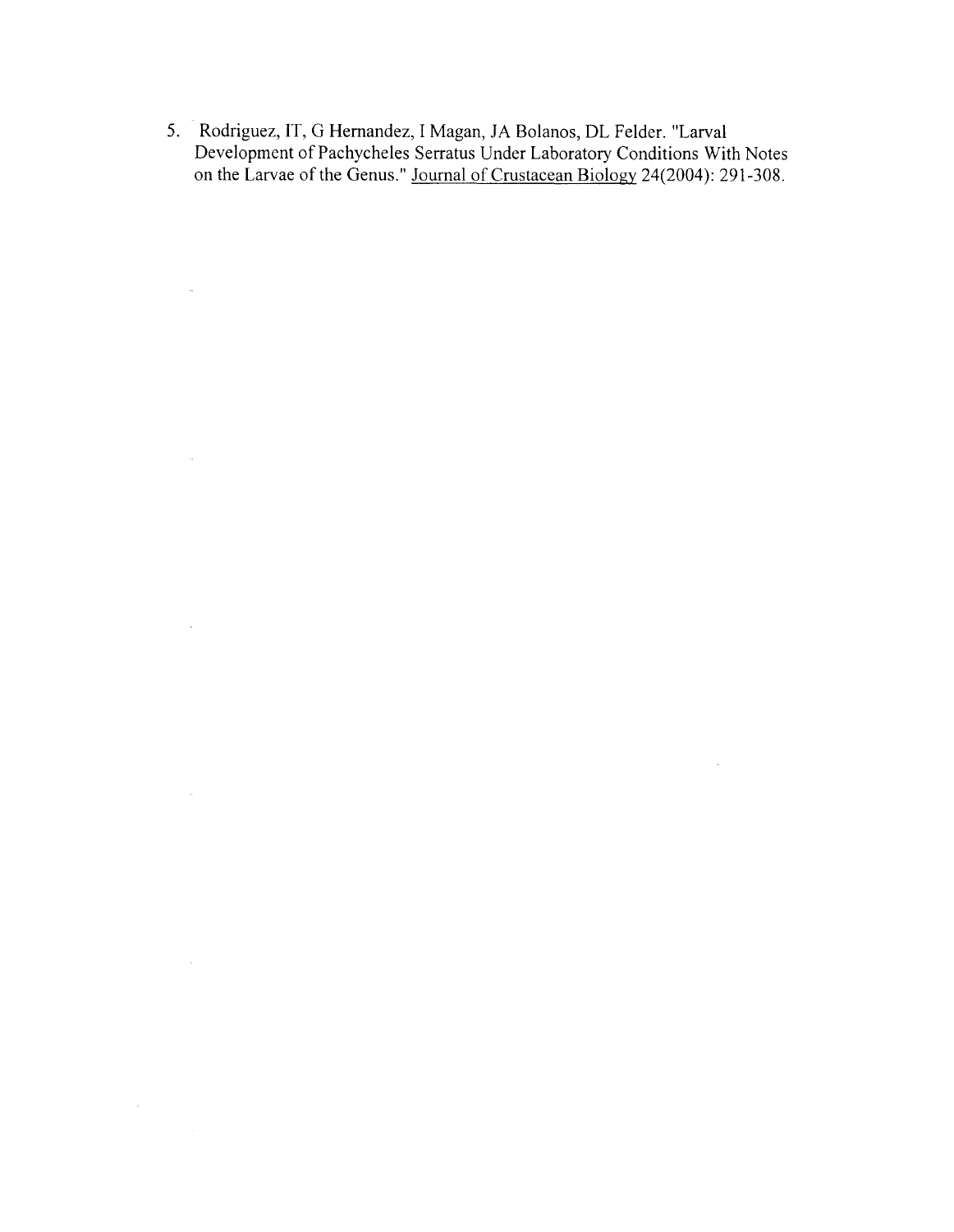

Typical pair acrement<br>plate magification 3X<br>(lon above = 3 cm ine a essecret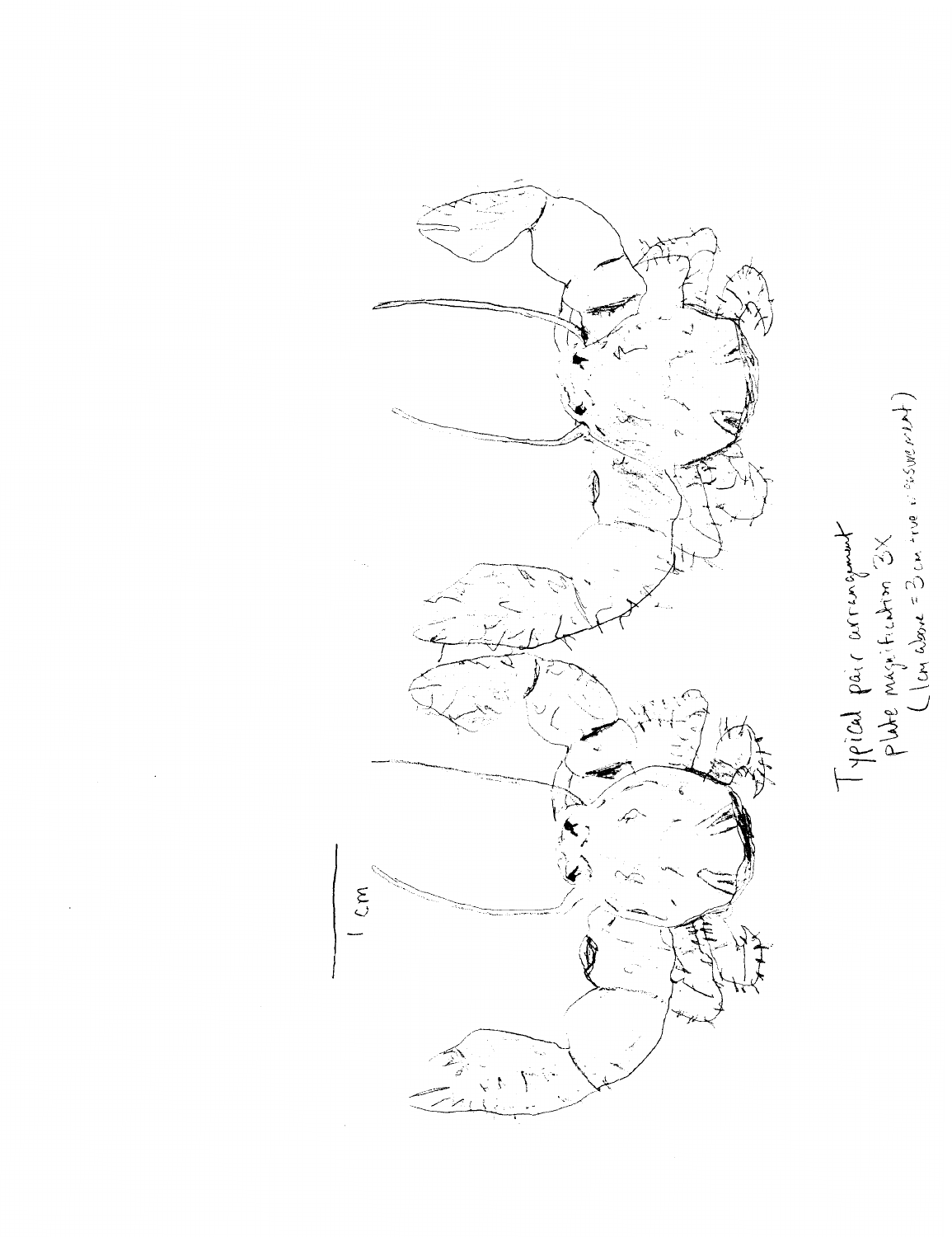Initial Pairs (subsequent matches of initial pairs in bold) 7/28/07 1055 PDST

| 2nd crab              |
|-----------------------|
| normal crab           |
| white                 |
| teal dot              |
| teal stripe           |
| normal w/o left chelo |
| <b>N/A</b>            |
|                       |

## 7/27/07 1420 PDST

| 1st crab        | 2nd crab              |
|-----------------|-----------------------|
| orange all over | teal dot              |
| white           | purple all over       |
| teal stripe     | normal w/o left chelo |

### 7/27/07 1450 PDST

| 1st crab              | 2nd crab        |
|-----------------------|-----------------|
| orange all over       | purple dot      |
| teal dot              | normal crab     |
| teal stripe           | purple all over |
| normal w/o left chelo | pink glitter    |
|                       |                 |

# 7/27/07 1520 PDST

| 2nd crab              |
|-----------------------|
| purple dot            |
| pink glitter          |
| normal crab           |
| normal w/o left chelo |
|                       |

## 7/27/07 1550 PDST

| 1st crab              | 2nd crab        |
|-----------------------|-----------------|
| 31.6<br>pink glitter  | white           |
| normal w/o left chelo | purple dot      |
| orange stripe         | butt purple     |
| teal dot              | orange all over |

## 7/27/07 1620 PDST

| 1st crab        | 2nd crab              |
|-----------------|-----------------------|
| teal stripe     | orange all over       |
| purple dot      | normal crab           |
| pink glitter    | normal w/o left chelo |
| purple all over | orange stripe         |
|                 |                       |

# 7/27/07 1650 PDST

| 1st crab        | 2nd crab              |
|-----------------|-----------------------|
| purple dot      | normal crab           |
| orange all over | purple all over       |
| orange stripe   | pink glitter          |
| butt purple     | normal w/o left chelo |

| 1120101 1000 I D  |                       |
|-------------------|-----------------------|
| 1st crab          | 2nd crab              |
| butt purple       | teal stripe           |
| normal crab       | purple dot            |
| purple all over   | white                 |
| orange all over   | teal dot              |
| pink glitter      | orange stripe         |
|                   |                       |
| 7/28/07 1125 PDST |                       |
| 1st crab          | 2nd crab              |
| pink glitter      | normal w/o left chelo |
| orange stripe     | teal stripe           |
| orange all over   | teal dot              |
|                   |                       |
| 7/28/07 1155 PDST |                       |
| 1st crab          | 2nd crab              |
| butt purple       | teal stripe           |
| purple dot        | normal crab           |
| white             | purple all over       |
| orange all over   | teal dot              |
|                   |                       |
| 7/28/07 1225 PDST |                       |
| 1st crab          | 2nd crab              |
| white             | purple all over       |
| orange all over   | teal dot              |
| orange stripe     | teal stripe           |
| purple dot        | normal crab           |
|                   |                       |
| 7/28/07 1255 PDST |                       |
| 1st crab          | 2nd crab              |
| purple dot        | normal crab           |
| orange stripe     | teal stripe           |
| orange all over   | teal dot              |
| white             | purple all over       |
|                   |                       |
| 7/28/07 1325 PDST |                       |
| 1st crab          | 2nd crab              |
| purple dot        | normal crab           |
| white             | purple all over       |
| butt purple       | pink glitter          |
| orange all over   | teal dot              |
|                   |                       |
| 7/28/07 1355 PDST |                       |
| 1st crab          | 2nd crab              |
| purple dot        | normal crab           |
| white             | purple all over       |
| butt purple       | pink glitter          |
| orange all over   | teal dot              |
|                   |                       |